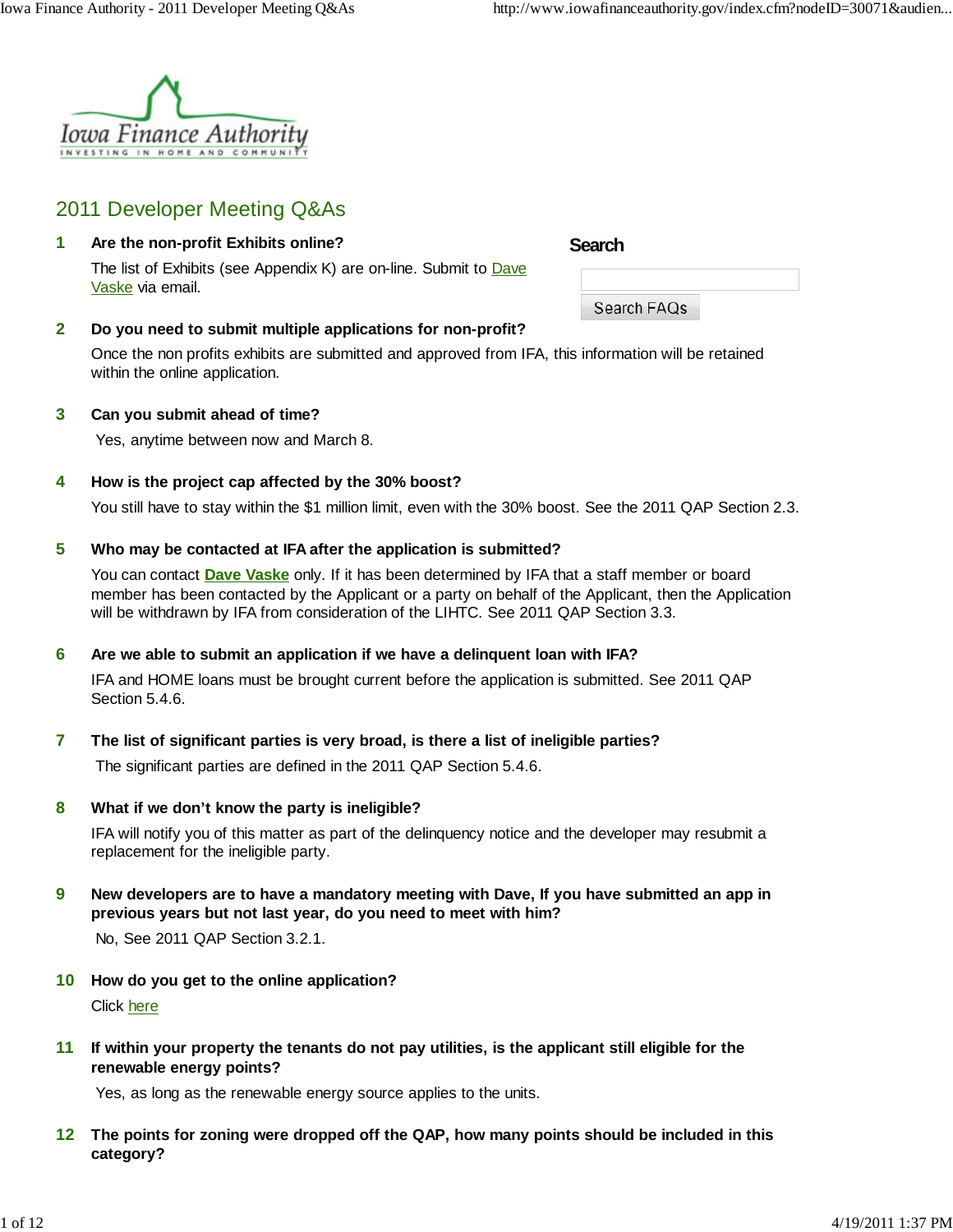15 points. See 2011 QAP.

- **What happens if there is not enough room in the description box to type everything out? 13** Contact Karen Winchester</u> and she will expand it
- **Legal descriptions can be lengthy. Is this box expandable? 14** Yes.
- **In the narrative do we talk about all members of on the main team (developer Gen. Contractor 15 etc)?**

Focus on the mandatory members.

**If applications on-line are updated, and we have an application saved but not yet submitted, will 16 it be updated as well?**

Yes, it is updated by the next business day.

**When the unit cost is calculated by the on line application is the net amount of the energy 17 savings (HVAC systems) used to reduce this cost cap?**

No, the system will utilize the gross dollar amount of the systems.

**Can you delete uploaded information? 18**

If you need something deleted, send an email to Karen Winchester and we will review.

- **What happens if you are currently restructuring rental assistance contracts? 19** Use the most current to show proof of contract.
- **For the EPLS system, when there is a large accounting, law or legal firm, do we need to print out 20 all officers or partners?**

No. Provide a report on the firm and one on the partner or partners who will be assisting with your project.

**What agency in the state should we contact in regards to a project that provides special needs 21 to frail older persons?**

Check with the Department of Inspection and Appeals to find out if you qualify as a boarding home.

- **If an existing project is all electric do we need to show gas hook-ups? 22** No. See 2011 QAP Building Characteristics—Utilities p. 24.
- **Will IFA accept the USDA required form of the capital needs assessment? 23** Yes.
- **What if the energy audit on an existing building conflicts with the developer preferred choice of 24 products?**

IFA will review and make the final determination

**Regarding scoring points, can you clarify the 25% recycled material definition? 25**

 The contents of the materials must be 25% or more renewable materials. The developer should review this with the contractor at the pre-construction meeting in which the IFA construction analyst will attend.

**Could you explain your policy on awarding to specific set-asides? 26**

Refer to the QAP (3.4.8) which prioritizes tax credit awards. For example, a non-profit would be first,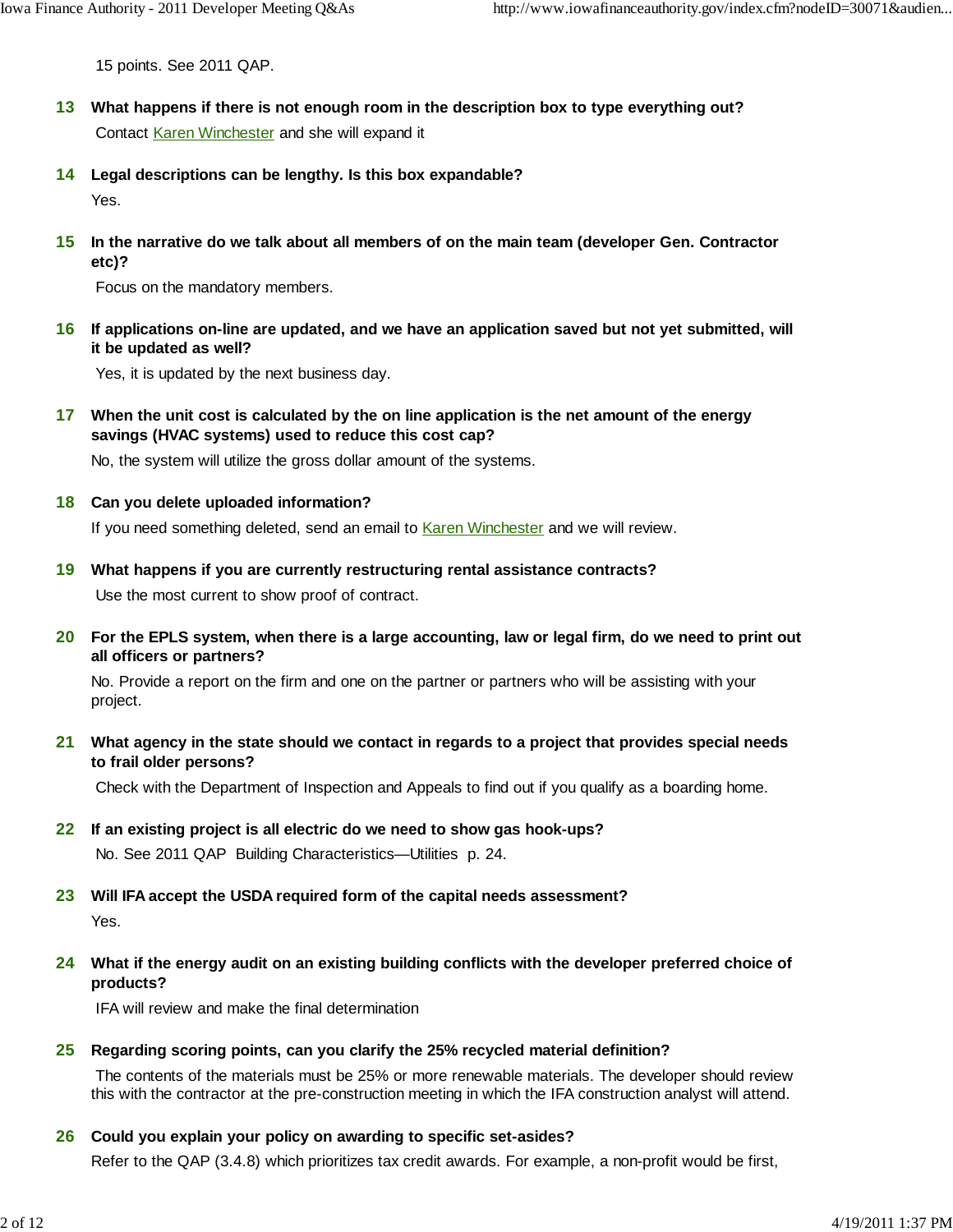second preservation, then the general pool.

# **If you received an 8823, do you have to put it in the application even if it was resolved? 27**

Yes, There is an exhibit that you will be required to submit. Email Dave Vaske if you have further questions. If you have had an 8823, then it is best to explain.

#### **What is the rule on proximity limits to walking trails and how are they awarded points? 28**

If points are awarded for walking trails, it must be a senior housing project and built on a project. They must be incorporated and built by the project. Points are not awarded for close proximity to parks, public walking trails, etc. If points are awarded on school routes, then it will be for a family project only. Points for walking trails and school routes are mutually exclusive.

- **Are there any ties within the application if you are using IJOBS funding? 29** No.
- **May we show any expenditure that does not accelerate at a 3% rate on the cash flow?** You can manually post for property taxes annually. **30**
- **How does the application handle tax abatements? 31**

You may enter the amount of actual taxes which could be zero. However, the DSCR requirements still must be met.

**Are there required file types when submitting the exhibits? 32**

No. IFA prefers PDF files.

**Will we be able to apply for City of Des Moines HOME and State HOME funding? 33**

Yes.

# **Can more than one person get into the application at a time? 34**

Yes. As long as you are not trying to enter the same fields. One person will have to set it up so that the other(s) can get in using a different name and password.

#### **Is there a requirement for original signatures? 35**

No. Everything is submitted electronically. This process is paperless for IFA.

#### **Does IFA have information and access to 8823, and will they be online to get those records? 36**

No. They will not be online. A phone call to Lisa Strait, IFA Compliance Officer, 515-725-4932 or TC# 515-975-1041 can be contacted so that you may get those records.

#### **Q: What is the best way to use Yahoo maps to pull up an address, especially if it is new 37 construction.**

First pull up the cross streets to get the zip code on www.usps.com, put the one that is closest or matches. Then you will obtain the nine digit zip needed to get a proper map location. Then you should be able to reference the primary address (used for the transportation company) in Yahoo maps. Please supply IFA with the name of the transportation company. If you are still having problems, email Dave Vaske.

#### **Do you want the photos directly uploaded? 38**

IFA prefers the photos to be on PDF sheet and labeled to make them easier to read.

**If doing a rehab project and you want storage in the basement, is that going to trigger ADA? 39**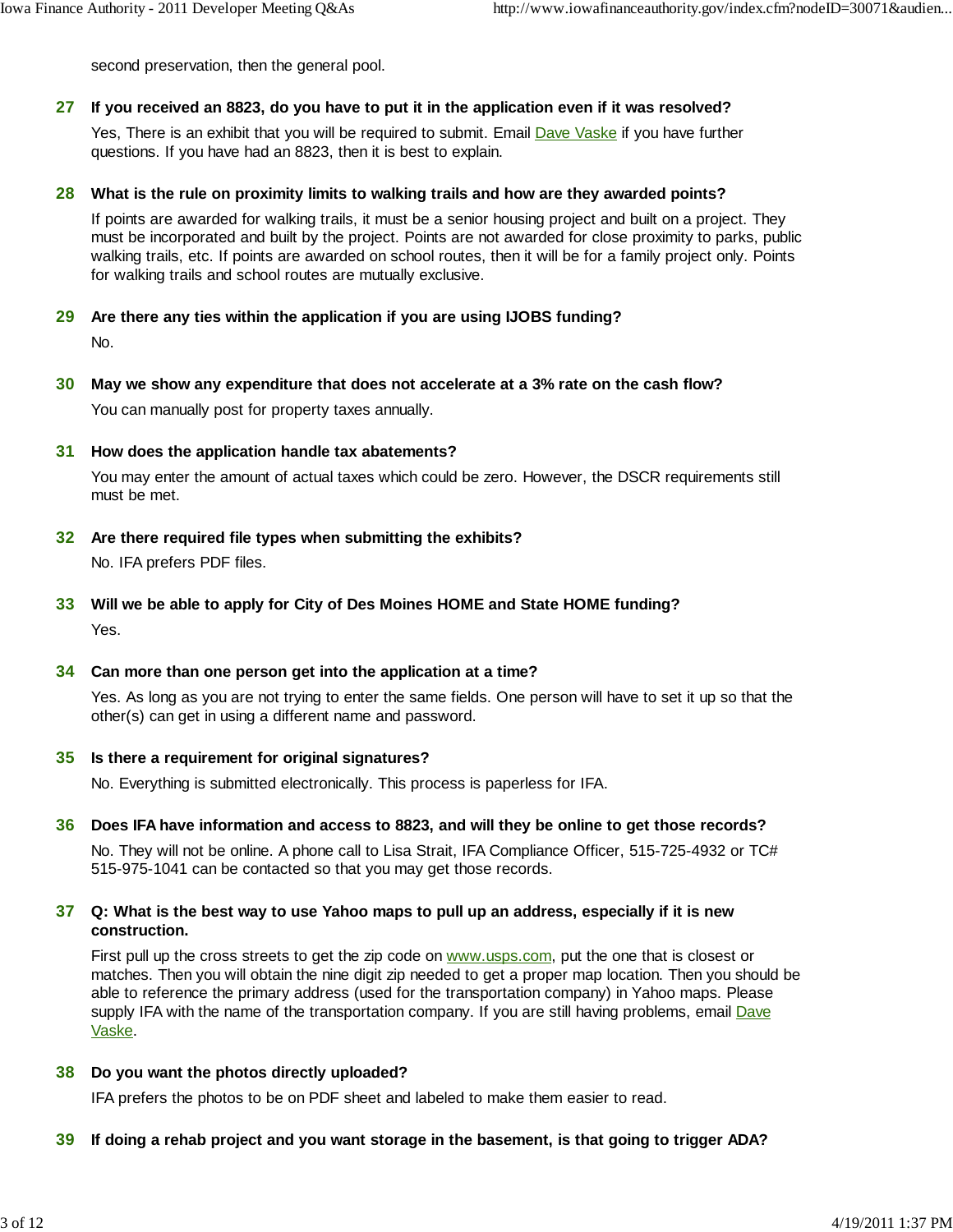Yes. There has to be accessible storage for all persons, including handicap.

#### **If it is a rehab project, do you need to have a relocation plan? 40**

Yes. Even if you do not plan to move or relocate tenants, a relocation plan must be provided. A contingency plan must be indicated in the event of a circumstance exists during the renovation process and will not allow the tenant to remain living in the unit during the renovation process.

#### **Can you input data into the application at various times or dates? 41**

Yes, make sure you save as you go.

#### **Can multiple people from a project work on the application? 42**

Yes, you may have one main data person for the project. He/she may give multiple people rights to review that particular project.

#### **Is IFA's specific form required for all exhibits? 43**

Please see appendix K.

- **Does the exhibit tab show all exhibits or just the exhibits needed for my particular project? 44** The exhibit tab will list ONLY the exhibits needed for your project.
- **In regards to scoring, how do I find out what exactly is needed for each set of points? 45**

The appendices (Appendix K-has the list of exhibits). If you have questions please contact Dave Vaske.

**IF a project in not in a QCT (qualified census tract) but it is determined that in order to make the 46 project a feasible development the project would need the 30% basis boost, will IFA all a non-QTC project to request and be allocated utilizing the 30% basis boost to calculate the credit amount?**

There is a 30% basis boost for the projects located in Disaster Declared counties, for USDA 515 projects as well as ROSE projects. See 2011 QAP Section 7.3.

# **How do we report vacancy history? 47**

Provide an annual report for each year (required) based on a monthly average vacancy. The vacancy is for physical vacancy. Do not include projects that are in lease-up phase, or have experienced a state agency reported casualty loss (provide explanation).

**Can rents be set at the applicable section 8 FMR exception level rather the FMR for her county 48 and still qualify for the points in category 5, rent reasonableness?**

The gross rents, including the subsidy, must be below FMR for the county of residence in order for the project to qualify for the 20 points in this category.

**In regards to Section 6-Scoring Criteria of the QAP, location, category 1, can you explain the 49 points for Existing Section 8 Project based property or USDA Section 515 property?**

Section 8 Based Property or USDA Section 515 Property may receive points at designated, since most of these properties are in outlying or rural locations where other points in this category are not achievable.

#### **Is there still a cap on architect fees for the 4% projects? 50**

No, they were removed for 9% and 4% projects. It was inadvertently left in the 2011 QAP in the 4% section. We will address this if necessary.

**Would an interest-only loan from the developer non-profit with a term exceeding 15 years qualify 51 as a "foreclosable currently amortizing debt service obligation", when it doesn't amortize?**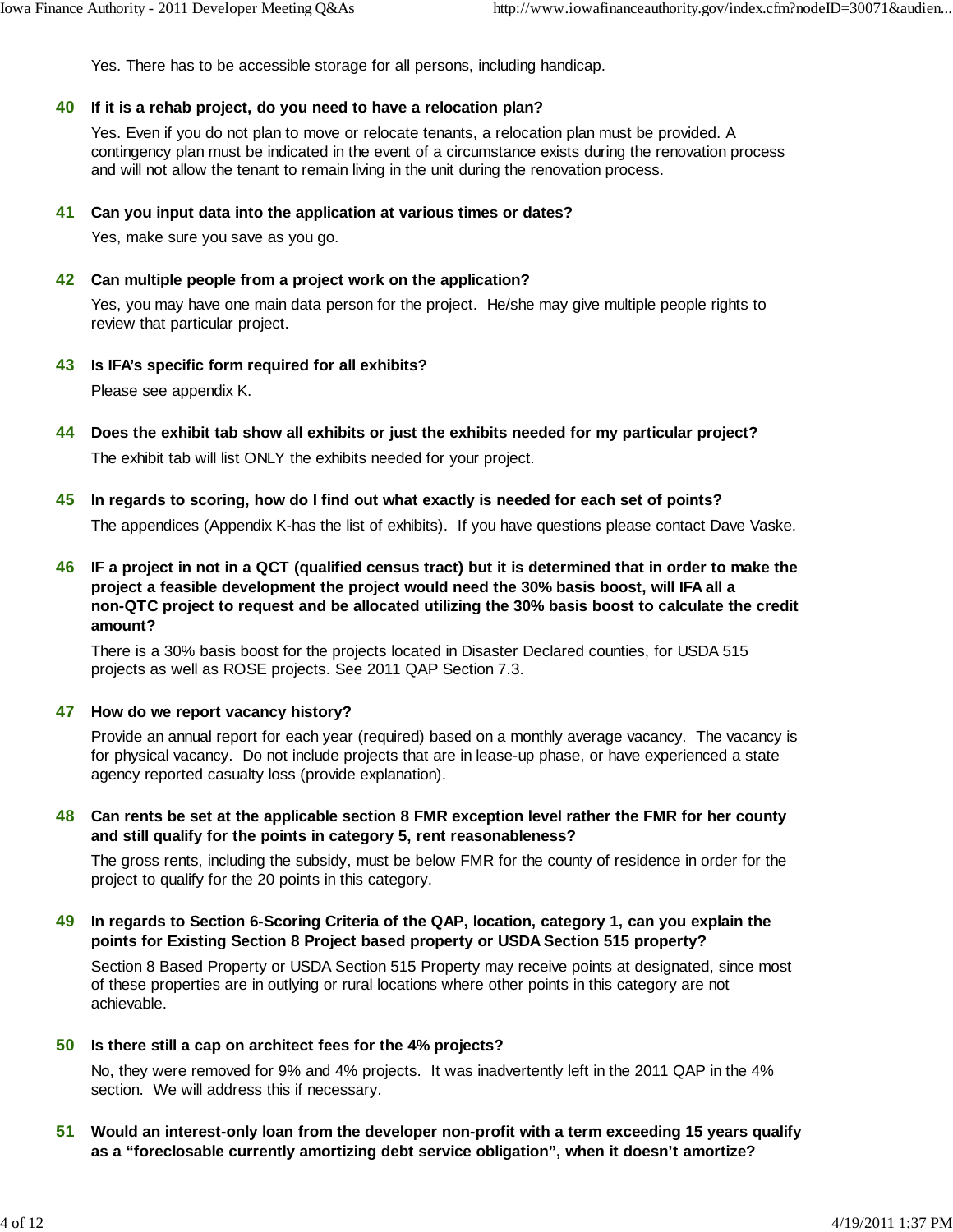If you are using the Developer Loan to meet the DSCR requirements, the debt must be foreclosable (legal note with valid, recorded mortgage). We do allow flexibility concerning the amortization, so interest only payments are ok during the first initial 15 years. In many projects the HOME funds are structured with interest only payments and interspersed principal payments.

# **Are there points available for covered garages? 52**

No, the points were taken out of the 2011 QAP.

#### **Can a community be considered a Great Place but not have a 28E in place? If so can we still be 53 eligible for points for this?**

IFA requires a 28E Agreement to qualify for points relating to the Great places. The Department of Cultural Affairs may be able to provide more information concerning the agreement.

# **If you have had any type of 8823, are you excluded from LIHTC? 54**

You may be excluded at IFA's discretion. Please disclose the date, project and circumstances and how the matter was resolved. If you were issued an 8823 and could not correct it within the allowed 90 days, please explain.

#### **Is there a difference in points in regards to percentage of handicap accessible units within our 55 property?**

100% of the units must be accessible in order for the project to receive points.

# **Are community rooms required for LIHTC projects? 56**

Community rooms are a scoring item but not a threshold item.

#### **What approvals for change orders are required by IFA during construction? 57**

If you have a material change (2011 QAP Section 8.3) to the project or if your change order involves changing the type of specific building materials as noted in the threshold application, you must receive prior approval from Dave Vaske. If you received scoring points for a specific item, then you may not change it.

#### **How detailed should our plans and specifications be? 58**

Make sure you outline the specifications. We want to know what materials you are going to use. We want this to supplement your drawings that were submitted.

# **59** Is there a minimum square footage per unit?

No.

#### **Is the 60% durable goods applicable on new construction and rehabs? 60**

It is used for scoring points. With regards to rehabs, try to upgrade to a more durable goods if possible.

# **Where is the energy audit submitted? 61**

The energy audit is required prior to the start of construction.

#### **Are the points for renewable energy scored 0-20 based on analysis of the energy plan? 62**

The score will be either 0points or 20 points. i.e. If geothermal supplies the total heating and cooling for all the residential units, you would receive 20 points. If geo thermal is used just to supplement the hot water heaters, you would receive 0 points.

#### **Under Building characteristics, can a new construction project obtain points? 63**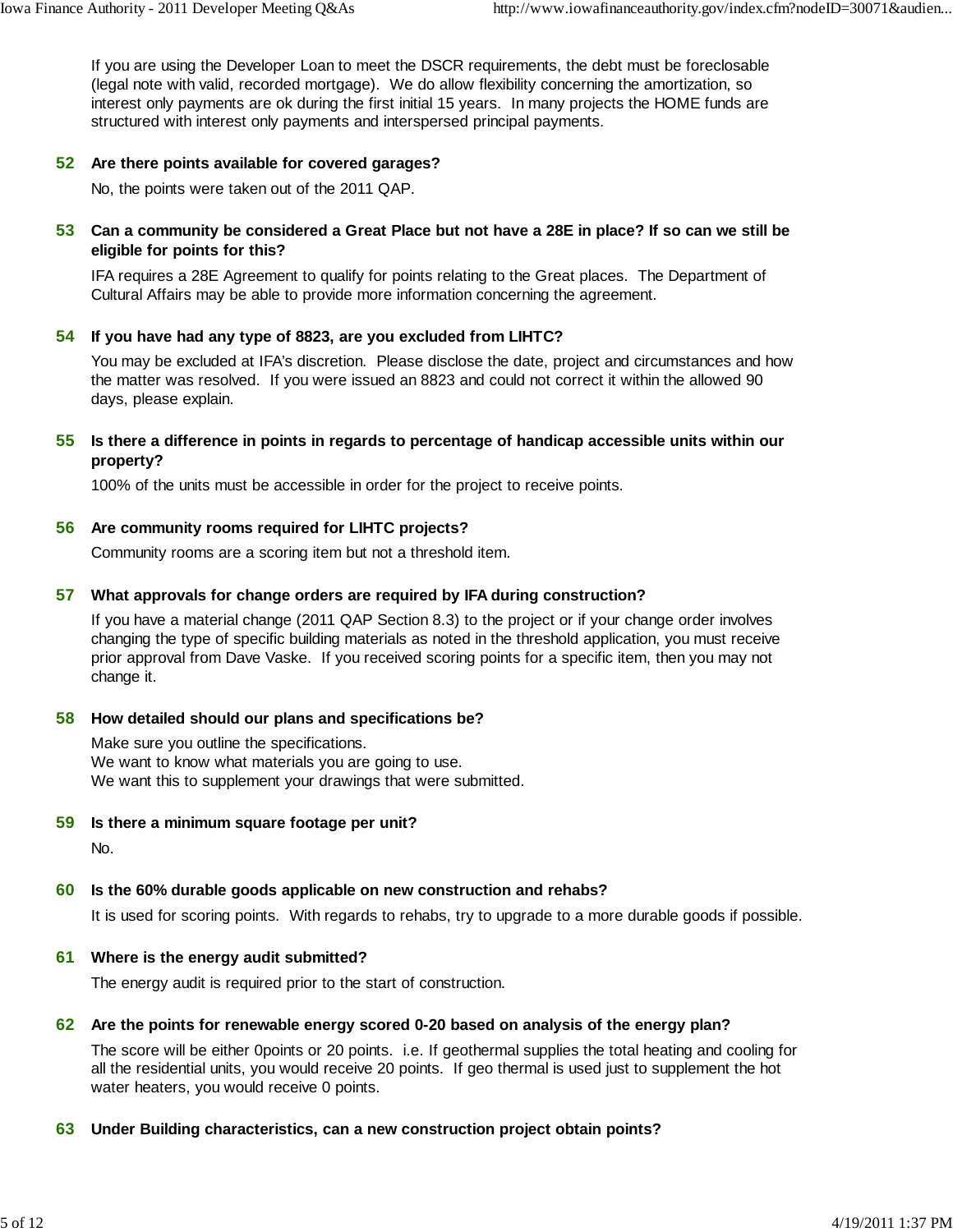No, a CNA does not apply for new construction.

#### **Are building elevations required, under the 2011 QAP Section 11.4.10 Building standards, as part 64 of the application?**

Those sections of the QAP do not list building elevations; however, IFA prefers that elevations are included with the application.

#### **Can a project still be approved if it is required to have a road extension for the project? 65**

In the application process, if the project is adjacent to a public, paved road, with no requirements for road extensions, it is worth points towards approval. The project may still be approved if the extension is required but the developer does not receive points.

#### **Is the CNA (capital needs assessment) due at the time of application or prior to start of 66 construction?**

The CNA is due March 8 with your LIHTC application if you want to receive points for readiness to proceed. Otherwise you need to acknowledge in your application that you will provide a CNA prior to start of construction. See p. 24 of the 2011 QAP.

#### **If the site is not zoned correctly at application, will a letter from the city stating that the process 67 is underway, suffice?**

If the site is not zoned appropriately at application, you must provide ( with application), a letter from the Applicant stating that the site will be zoned appropriately at Carryover. You will not be eligible for points in the Building Characteristics, Category 6-Zoning. See 2011 QAP Appendix 1- Section C

#### **Do Polk County Housing Trust Fund monies reduce the LIHTC basis? 68**

If the Polk County Housing Trust Fund amount is structured as a loan, then this source of funds would not reduce the projects eligible basis.

# **Could we meet the DSCR with a CDBG loan? 69**

You may NOT use the CDBG loan to meet the DSCR requirement.

# **What are the Market Study fees for this round? 70**

\$5000 each for all general population or senior housing market studies regardless of market area. \$6000 each for all affordable assisted living or special needs market studies regardless of market area. \$5000 each for the first location of a scattered site general population or senior housing market study. \$6000 each for the first location of the scattered site affordable assisted living or special needs market study.

\$3000 each for each subsequent location market study not in the primary market area for the first location.

#### **If we elect to implement a no smoking policy, does IFA allow current residents to be 71 grandfathered?**

If you allow some residents to smoke on the property because of a "grandfather" clause, the project will not be eligible for points regarding a no smoking policy.

# **Does the Capital Needs Assessment for the LIHTC application need to be done by an architect 72 licensed in Iowa?**

The project architect must be licensed in Iowa, and likewise the architect doing the CNA.

**If we intend to use geothermal heating at a development, how do we calculate the utility 73 allowance since the one from the housing authority would be much higher than the actual, if geothermal is used? Can we provide some form of letter from the utility company or geothermal installer?**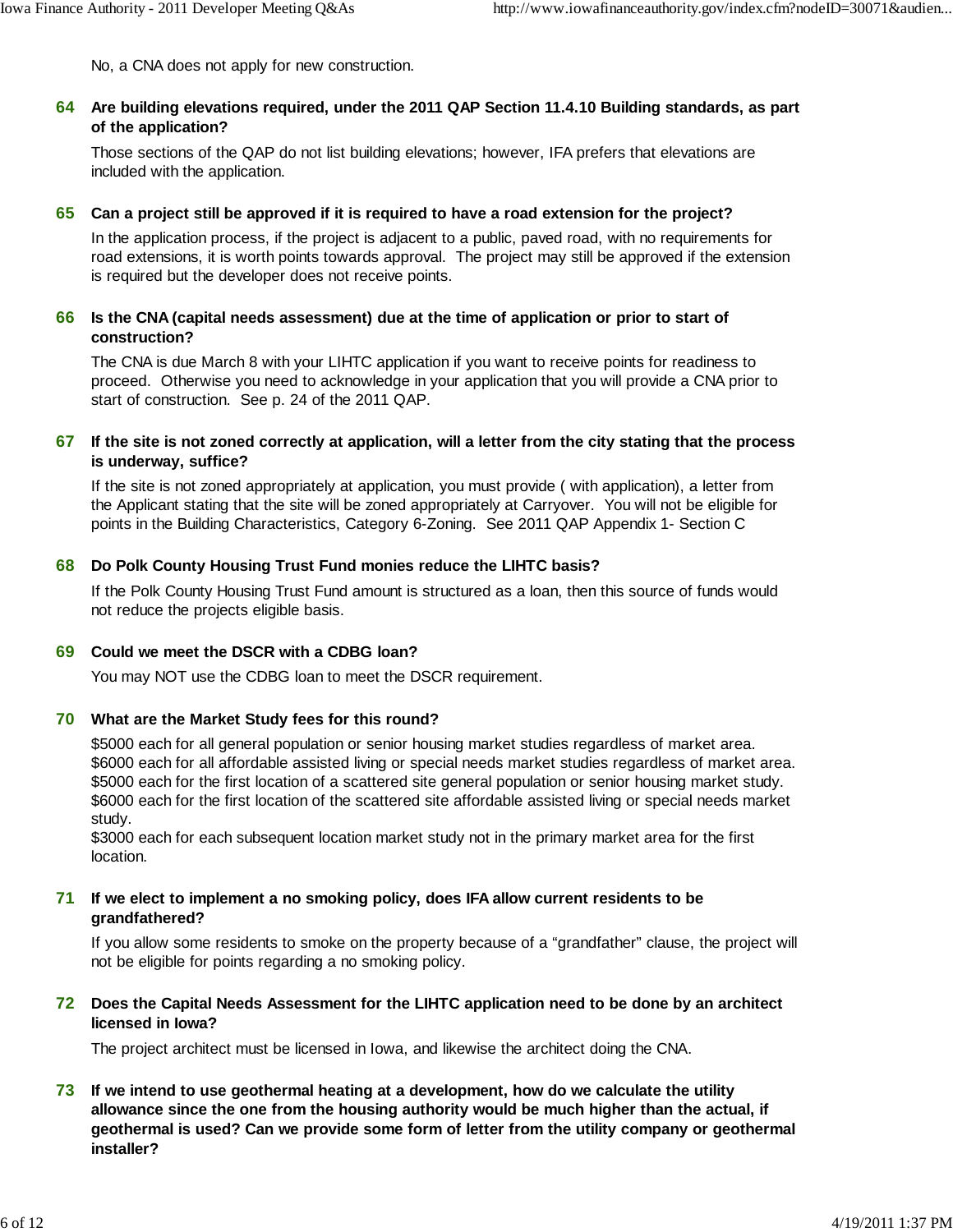Please refer to the Appendix K from the IFA webpage. 11T in this appendix notes what is required—you will need a UA from the PHA or documentation from the utility company providing service for the project location.

**In reviewing the application I am not able to find any reference to an energy savings threshold 74 through renewable energy that must be met to receive these points?**

In order for a LIHTC project to receive points for renewable energy, the project must be able to use geothermal, solar, wind or a combination of these. The source must provide the heating and/or cooling for the rental units in the project.

**With regard to the Non-Profit set aside, the QAP seems to indicate tat for-profit entities cannot 75 serve in any ownership capacity at all. Yet many non-profit deals have traditionally had a for –profit partner serving as a guarantor. I believe the syndicator will want this for-profit partner to occupy a position in the partnership structure, perhaps as a Special Limited Partner. What is allowed?**

IFA will allow the for-profit entity to serve as a Special Limited Partnership.

**Can a fitness room and a computer/business center be counted towards the required square 76 footage for the community room requirement of 20 sf/unit?**

No. You may receive scoring points for the fitness room and a community room; however, you may not include the square footage of the fitness room in order to meet the 20 sf/unit requirement for the community room. See the QAP Appendix 2- Glossary Terms

**It appears that only form 15T has to be returned to IFA signed by the outside state agency by 77 March 8, 2011. Would you confirm this?**

Section 1 of the 15T form should be completed by the developer, GP and management company. Download a copy of Exhibit 15 to the LIHTC application and the then send it to the state agency. The state agency will complete section II and return it to IFA.

**I assume that we just submit one application for a project with two sites and we just list both 78 addresses/legals/etc?**

Submit one application, but check the box in the site description noting you have a scattered site and how many. In the building section you will need to provide the addresses, legals etc.

**How would IFA perform the scoring (i.e. location near services, walkability/ etc) for a scattered 79 site project?**

Each site must meet the specific requirement. If one site does, but the other/s do not, you will not receive points for a specific scoring item.

**I assume the site specific exhibits must be submitted for both sites? 80**

Correct.

**If the project is planning on having 20% of the units serve tenants at 40% AMI, do both sites 81 have to have 40% AMI units? Or can one location meet the 20% test for the entire project?**

Both sites must meet the requirement.

**In the 2011 QAP it is stated that IDED Multi-family (rental) unit productions with LIHTC funds do 82 not need a commitment letter for advance funding. Exhibit K does not provide this exception; can you clarify if a commitment letter required for the IDED-CDBG Disaster Recovery Funds as part of your application?**

No, appendix K has been corrected.

**Under the developer team member question, it asks if a developer has submitted a HOME app to 83**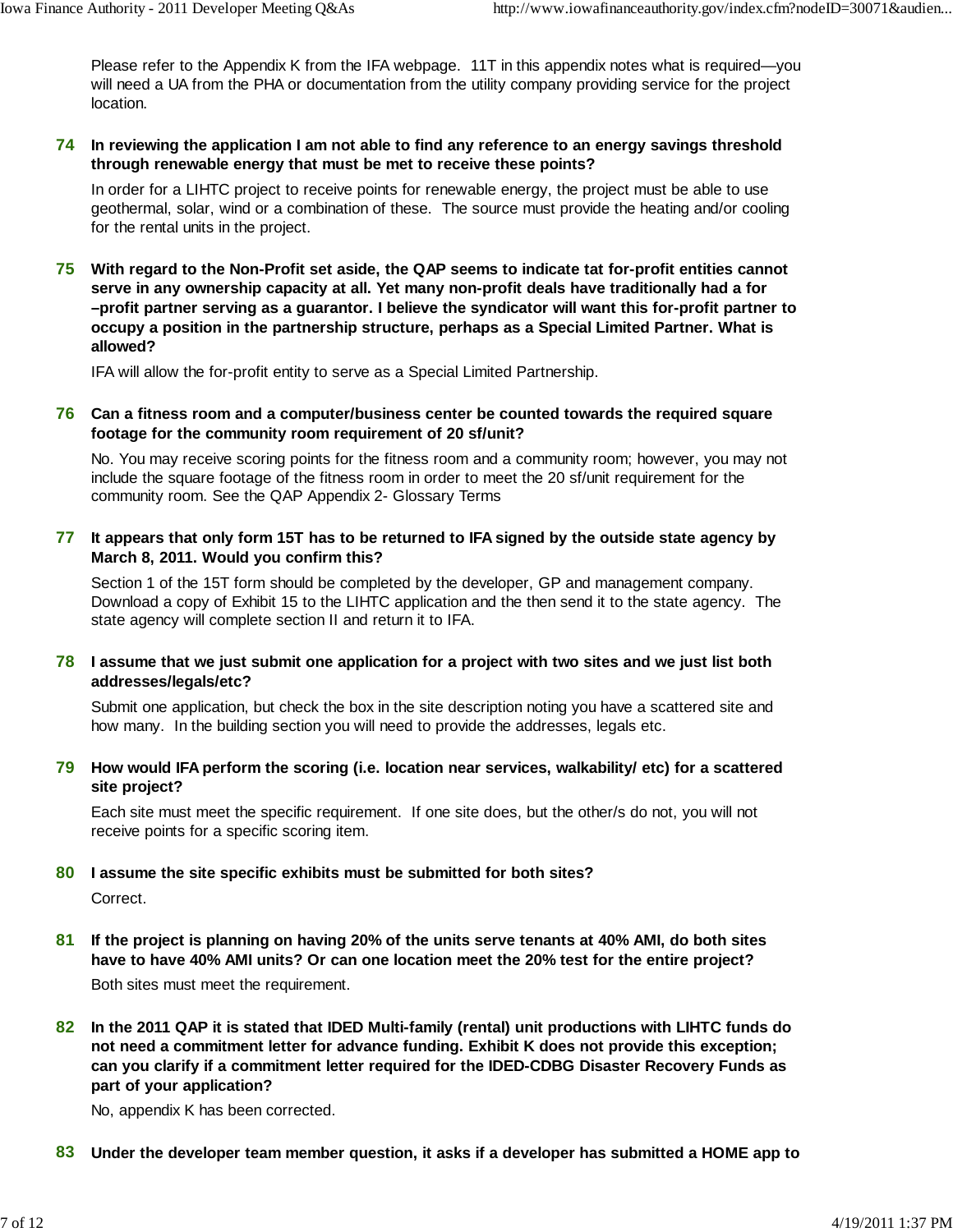# **IFA. Are applications sent for HOME funds in previous years to IDED included in this? Or do you really want just IFA?**

If you have applied for HOME funds to IDED that is acceptable.

**In respect to the LIHTC's ROSE rent-to-homeownership program, does IFA have a uniform 84 position to the land use restrictions conflict between 15 years for LIHTCs and 20 years for HOME funds? Do you care after the end of the fifteenth year whether the developer keeps the restrictions in place to meet the 20 year HUD requirement? Will IFA/HUD modify the HOME restrictions to eliminate the conflict?**

In order to allow an Applicant apply for HOME funds for use in a LIHTC project that is established as a ROSE Program, the Applicant must print out Exhibit H-27, "Agreement to Conditions for Joint HOME/LIHTC Programs' Funding of a ROSE Program." The Applicant must have a representative of the Ownership Entity sign the document, and upload Exhibit H-27 in the TAC system online.

The Agreement specifies several provisions that must be met in addition to the LIHTC program requirements for the ROSE Program. They are:

1.The terms of the Land Use Restrictive Agreement (LURA) for the Low Income Housing Tax Credit program and the Covenants and Restrictions and Mortgage for the HOME program, shall all extend to the completion of the HOME affordability period.

2.No portion of the LIHTC-funded project may be sold prior to the completion of the HOME affordability period.

3.The pro forma in the LIHTC Application must show that the HOME mortgage shall be paid in full by the end of the HOME affordability period; however, no prepayment of the HOME mortgage shall be allowed. 4.All provisions of the ROSE Program shall be maintained and continued through the completion of the HOME compliance period.

5.All of the items agreed to in this document shall be included as required provisions in the LURA and the Covenants and Restrictions.

# **IFA has stated that all projects that are applying for state HOME funds must submit an appraisal 85 by March 31. The 2011 Qualified Allocation Plan only requires an appraisal when the land or building is being sold be a related party. Do we need to submit an appraisal if the land is not owned by a related party?**

HUD requires that IFA assure the costs of purchasing land and buildings are reasonable. During the application period, if the sale is not with a related party, then the Applicant may submit a valuation determination other than an appraisal (such as document that shows what other similar properties have sold for in the past 24 months) or a tax valuation. However, prior to the signing of the HOME written agreement, an appraisal from a non-related party must be provided to determine the appraised value of the property at the time of the sale to the Applicant. This allows the Applicant to use an appraisal that establishes a valuation for a lending institution or other source of funds, and not incur the additional expense of a second appraisal. The Applicant runs the risk that the HOME funds will be reduced by the amount awarded above the appraised value. For example, the application lists the sale price for a property at \$1 million. The HOME award is \$900,000. The appraisal comes back at \$800,000 for the property. The HOME award will be reduced to \$700,000.

# **Can you give any clarification on the main entrance areas issues? 86**

Main entry designed with a foyer and equipped with a remote security and intercom system to each unit, to control entry to common areas; or a covered entry and storm door for unit main entrance to exterior.

# **Is there a definition for "Related Party" 87**

See Identity of Interest in the Appendix 2.

#### **Is a Written Outline Construction Specification required? 88**

Item 8B in the Appendix K (Exhibits & Scoring Checklist) requires you to upload your plans and specifications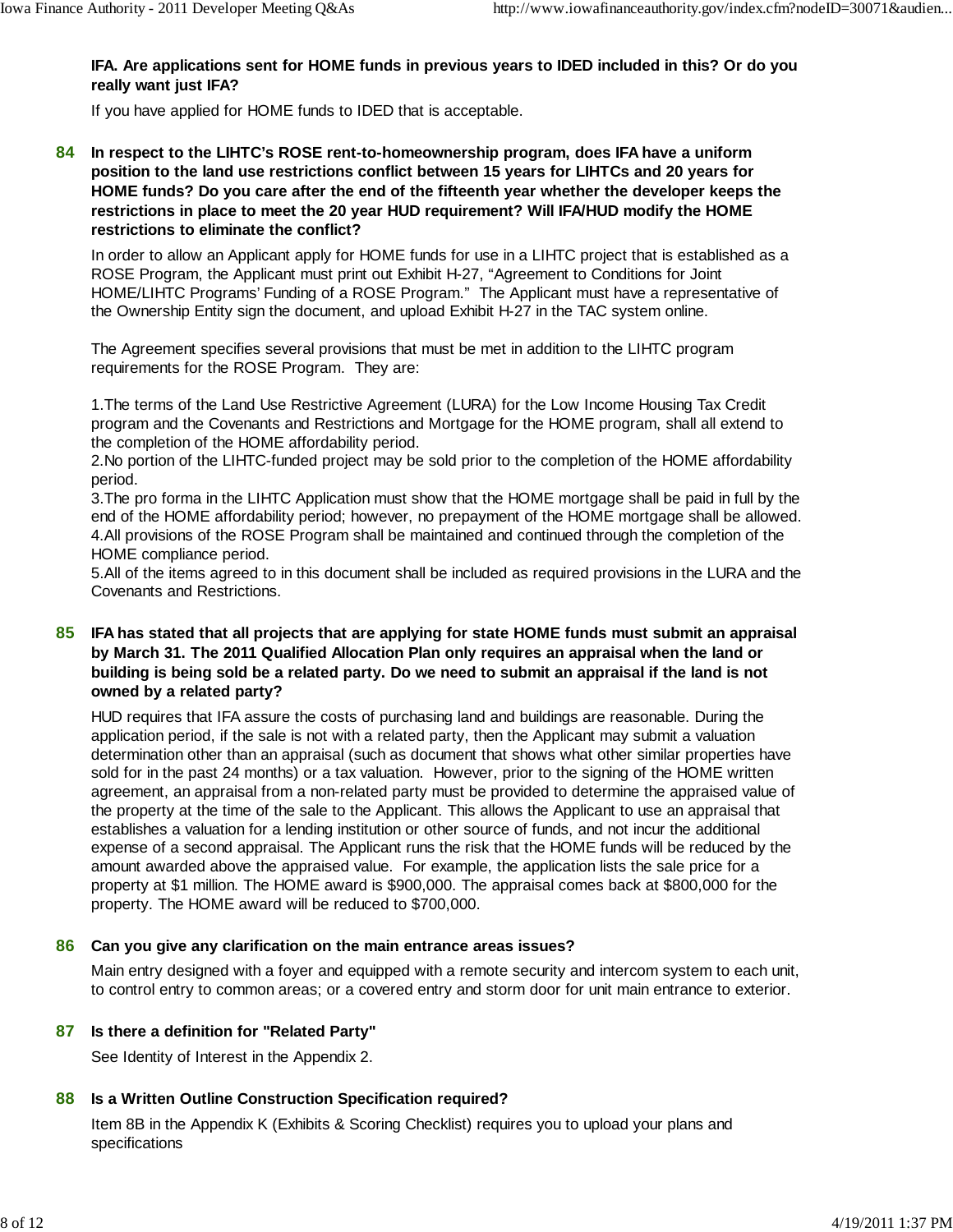# **The description of the letter of support says it is worth 10 pts but the application gives you 20 points when calculated, which is correct?**

The text in the application is incorrect the correct score is 20 points. This has been corrected in the online application.

**Is there a specific IFA form for the Letter of Support? 90**

No.

**Do we need to documentation showing source of utility calculations if all the utilities are paid by the project and not by the tenants? 91**

The LIHTC currently requires you to submit an Exhibit 11T. Just note on this document that all utilities are being paid by the landlord/owner.

**When is the plan for the Iowa Rose Program due? 92**

The Rose Program Plan is due with the LIHTC application. The application requests information from you, in Exhibit 2S and the related exhibits are now available. You can also find these Exhibits in the 2011 Program, Appendix G, Exhibits A, B and C on our website.

**Would an air source heat pump be acceptable as an alternative to geothermal, solar or wind 93 generation requirement for IFA?**

An air to air heat pump system does NOT meet the QAP requirements for points in the Renewable Energy Source.

**How should the square footage of a garage unit attached to a rental unit be shown on the IFA 94 application?**

List the garage as an amenity and do not include the garage square footage in unit or common space.

**If a property's energy provider will not sign the Exhibit 9S Certification of Available Utilities, will documents that verify that this energy provider does indeed provide utilities to this site work for the application? 95**

You must provide a properly executed Exhibit 9S in order for IFA to consider an allocation of points for Readiness to Proceed.

**Does the unit cost cap apply to units that are market rate? 96**

The unit cost cap is the same for Mixed Income project with some market rate units as a 100% LIHTC project.

**Do we need to provide a consultant agreement with our energy consultant as part of Exhibit 9T? 97**

You do not need a signed consultant agreement with your energy consultant at the time of the LIHTC Application.

Exhibit 9T is for the project development consultant.

**If you have submitted preliminary outline specifications in a previous application, do you need to 98 submit these specifications again?**

Yes.

**If we have a project in two adjacent cities but they are in the same county, i.e. two CEO's, do we need to notify the county chairperson? 99**

The LIHTC application will produce the letter to the CEO, so the letters will be produced by our online system and IFA will send the notification.

100 Do the requirements for the monitored alarm security system include all interior corridor doors?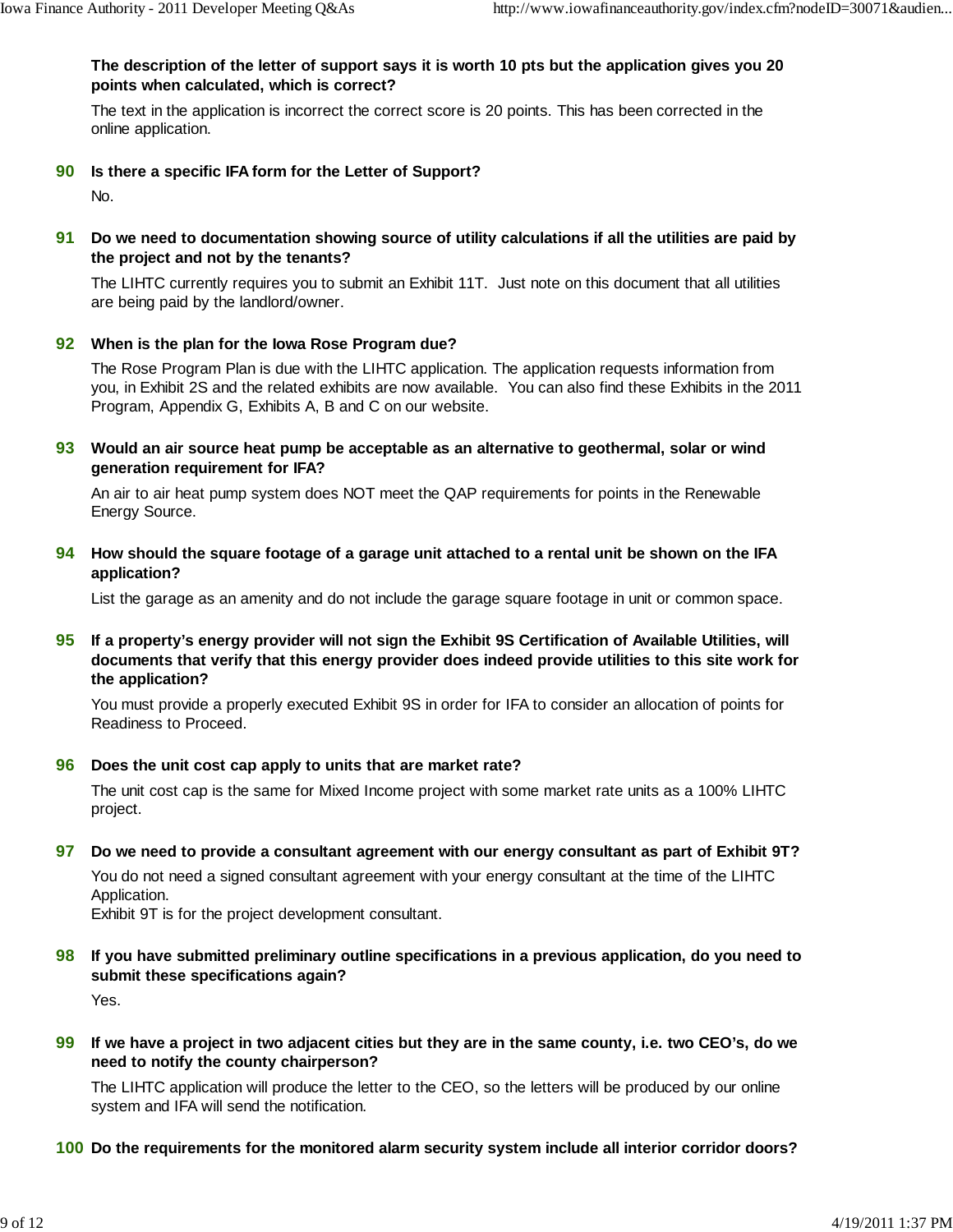In order to receive 5 points for this item in the Market Appeal category, you must provide a monitored alarm security system for each door that accesses each unit, including interior corridors. The monitoring must be provided through a third party company.

#### **101** Will a solar hot water system be considered as an option as a renewable energy system?

A solar hot water system does not meet the scoring requirement for Renewable Energy scoring points. If you have a solar energy system that heats the units, (a type of HVAC system), then provide this information in advance and we will review for consideration of points.

**102** Does the tenant paid portion of the rent or the gross monthly rent have to be below 100% of **FMR to be eligible for points?**

In order to receive the 10 pts for meeting the FMR, the gross monthly rent (not the tenant paid portion) must be below 100% of the FMR.

#### **How would you like to see the ROSE Programs monthly escrow underwritten on the LIHTC 103 Application?**

You must list the monthly escrow as an expenditure, do not net it out in the rents.

# **I am writing to get some clarification on the statement in Section 6, category 3 of the QAP, 104 "Commitment to hold, pursuant to IFA's held for occupancy policy…"**

Please refer to Appendix F—Resident Populations with Special Needs. Item #3 on page 2 clarifies IFA's policy on held for occupancy. It is based on a minimum of 25% of the units. It is a requirement throughout the initial 15 year compliance period. As indicated in the developer training, you should review the Iowa Boarding House law since it is possible it could apply.

#### **105** Is it necessary to enter a rural development property using the "Create a new Rural **Development Application"?**

No, that application is for the non-competitive RD Preservation Program. There are only 2 developers approved through a prior RFD to submit these applications. See Section 2.2.3.1 of the 2011 QAP.

#### **I am working with the local department of housing to obtain a project-based rental Assistance 106 Contract, but I will not have this at the time the LIHTC Application is due at IFA. Do I need to complete Exhibit 7T and 7S?**

Since you have a conditional commitment from the local housing agency, you will not receive points for a Project Based Rental Assistance Contract. You do not need to submit exhibits 7T and 7T. Note that the units listed at or below 40% AMGI and rent restricted will receive points per the QAP Resident Profile —Category1—Serves Lowest Income Residents.

# **Please provide clarification regarding the information needed to complete Form 8821. 107**

Per 3.4.6 Authorization Forms, the application must include an executed IRS Form 8821, Tax Information Authorization Form, for each developer, for sharing of information between IFA and the IRS. Section 2 Appointee should contain: Iowa Finance Authority, 2015 Grand Ave, Des Moines, IA 50312; Telephone# 515-725-4900; Fax# 515-725-4901; CAF No. may leave blank.

3(a) Type of Tax: Should list individually all types of tax returns filed which bears the name of the Developer(s) i.e. income, employment, LIHTC, for Individual, partnership, corporation filed. (Example: of Series 1040 & attached schedules; Series 1065 and attached schedules; Series 941 and attached schedules; Series 1120S and attached schedules; Series 8609 and attachments; Series 8586 and schedules).

3(b) Tax Form Number: Should list any form filed in which the developer was listed

3(c) which they have filed in the last three years (2008, 2009, 2010)

3(d) It should include all tax form numbers which have been filed by each developer in the past three years (a) (b) You should include lien information, balance due amount(s), or tax liability.

Item 4 should be checked since you are requesting to disclose information to a state agency.

**108**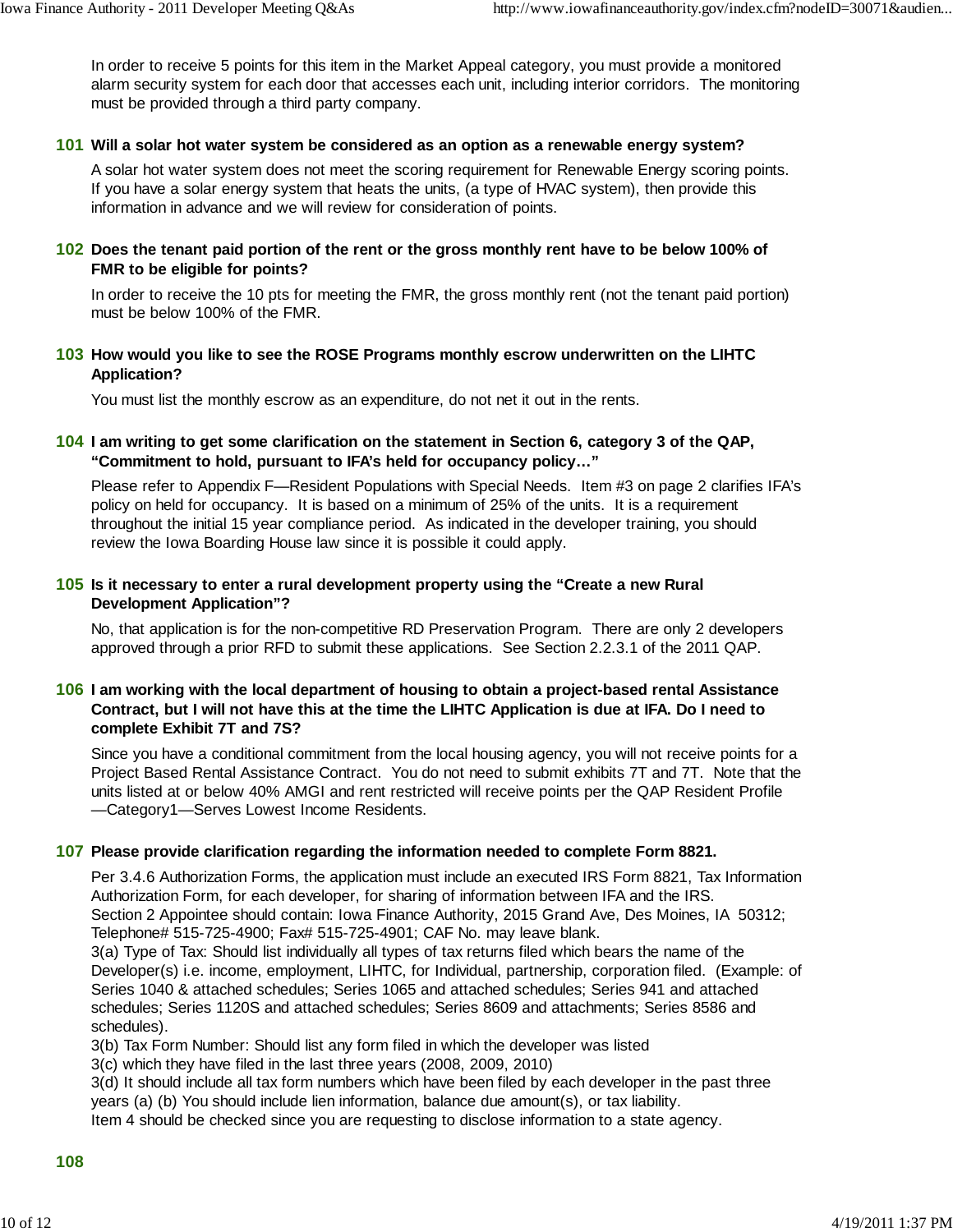# **Are there any instances in which your project would not require Exhibits 6T and 15T (a, b & c)?**

Exhibit 6T may not apply to your project if you only have a permanent loan with no other sources of funds or where your remaining sources do not require a commitment (State HOME Loan, City of Des Moines HOME Loan or CDBG Disaster Funds). If this applies to your project, upload a document stating Exhibit 6T does not apply to your project and why.

Exhibit 15T (a, b, and c) may not apply to your project if your developer/general partner/management company has only participated in the LIHTC Program in Iowa. If this applies to your project/team member, upload a document for the appropriate exhibit (a, b, c) stating this and why.

#### **Under the Development Team Experience/Efficiency how are the hard construction costs 109 determined in order to receive points?**

The 10 points for Category 3, Development Team Experience/Efficiency are calculated for new construction (and projects with federal/state historic credits): The hard constructions costs are attributed to the threshold level at the same percentage as the #of units at each bedroom type compared to the total units. If half of the units are 1 bedroom - then half of the hard construction costs divided by the # of 1 bedroom units must be less than or equal to 95% of the 1 bedroom unit cost cap. The 10 points for Category 3, Development Team Experience/Efficiency are calculated for acq/rehab and rehab projects: The hard construction costs are attributed to the threshold level at the same percentage as the # of units at each bedroom type compared to the total units. If half of the units are 1 bedroom - then half of the hard construction costs divided by the # of 1 bedroom units must greater than or equal to \$35,000 (as is listed on page 25 of the 2011 QAP).

#### **If all 8823 issues have been corrected, do we need to complete 17T, or is 17T required only for 110 uncorrected issues of non- compliance?**

No, you do not need to complete exhibit 17T if you do not have any "out of compliance" 8823's at the time of LIHTC Application due date.

#### **What should be listed in the Exhibit 15 T and 16T, section f Number of non-corrected 8823's 111 issued?**

Any 8823's which were issued after the 90 day correction period should be listed as well as dates for the out of compliance period. The number of these non-corrected 8823's must be listed since the inception of the project.

#### **We are having a problem with attaching exhibits. We have attached exhibits on our project and 112 the exhibits have mysteriously disappeared.**

The IFA IT Department has looked into the exhibit issue. This is not a problem on IFA's system so please check your system for proper document upload.

#### **How is deep rent skewing (15% at 40% AMI) different than committing 20% of the units to those 113 at 40% AMI for points? Do we check the deep skew box if we are doing the 20% at 40% or is that a different commitment?**

The 20% at 40% is a state scoring commitment. You do not receive any additional points if you check the deep rent skewing. Deep Rent Skewed is an IRS requirement for a project, if checked, and must be marked on the 8609 form. (See IRS form 8609 instructions and the IFA compliance manual.

#### **What requirement is noted that requires the use of an elevator, or that requires all levels be 114 accessible to fall under the handicapped accessible requirement?**

The following is on page 63 of the 2011 QAP, Appendix 1, G (18)

 18. Handicap Accessibility: In new as well as rehab construction, a minimum of five percent (5%) of all Units supplied must be fully handicap accessible on the building accessible routes which includes all floors if an elevator is provided. All Units on the accessible routes must be adaptable upon reasonable tenant request for special needs. A minimum of two percent (2%) of all Units supplied must be adapted for hearing and/or vision impairments. The two percent (2%) cannot be included in the five percent (5%) of the accessible Units that must also be provided with hearing and vision impaired equipment. (e.g. with strobes and horns).